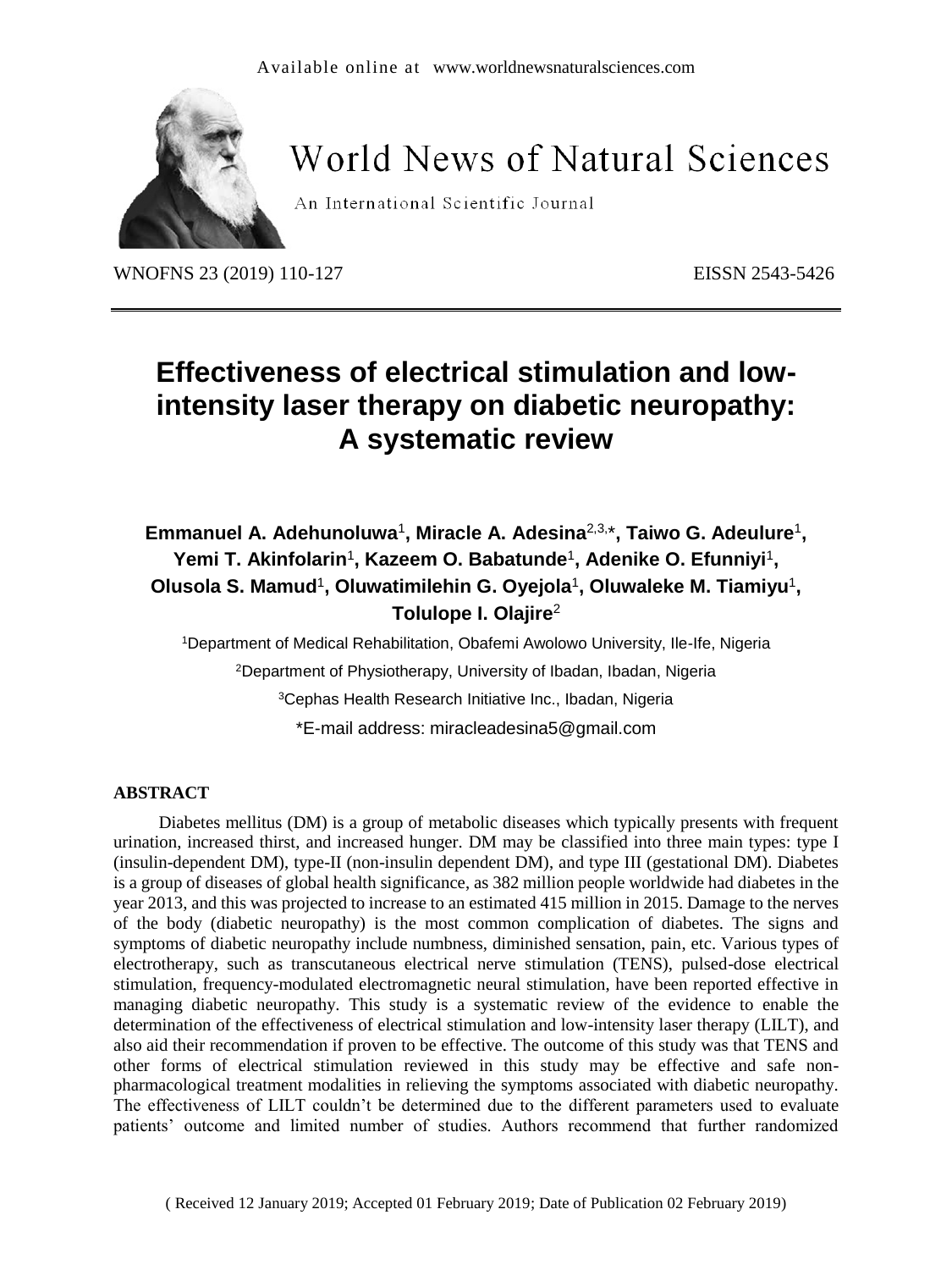controlled trials with similar methodological parameters and studies, with higher quality of evidences, are needed to establish the true effectiveness of these modalities in diabetic neuropathy.

*Keywords***:** Diabetes mellitus, diabetic neuropathy, electric stimulation, laser therapy

#### **1. INTRODUCTION**

Diabetes mellitus (DM) is a group of metabolic diseases in which there is a high blood sugar level over a prolonged period (World Health Organization, 2014). Symptoms of high blood sugar include frequent urination (polyuria), increased thirst (polydipsia), and increased hunger (polyphagia). Diabetes is due to either the pancreas not producing enough insulin or the cells of the body not responding properly to the insulin produced (Shoback, 2011). Diabetes mellitus can be classified into three main types. Type I Diabetes mellitus (referred to as insulindependent diabetes mellitus) usually result from failure of the pancreas to produce enough insulin. The cause is unknown (World Health Organization, 2013). Type 2 DM (also referred to as non-insulin dependent Diabetes mellitus) begins with insulin resistance, a condition in which cells fail to respond to insulin properly (World Health Organization, 2013). In the course of the disease progression, lack of insulin may develop. The primary cause is excessive body weight and inadequate exercise (World Health Organization, 2013). Gestational diabetes is the third main form and occurs when pregnant women without a previous history of diabetes develop high blood-sugar levels (World Health Organization, 2013).

According to the International Diabetes Federation, 382 million people worldwide had diabetes in the year 2013 (International Diabetes Federation, 2013). This was projected to increase to an estimated 415 million in 2015, with Type 2 Diabetes mellitus making up about 90% of the cases (International Diabetes Federation, 2015). The prevalence of diabetes in WHO African region was estimated in 2000 to be at 7.02 million people. Of these, about 0.702 million people had type 1 diabetes and 6.318 million had type 2 diabetes. In addition, close to 113,000 people died from diabetes related causes, 561,600 were permanently disabled, and 6,458,400 experienced temporary disability (World Health Organization, 2008; Kirigia, Sambo, Sambo, & Barry, 2009).

Complications of diabetes mellitus typically develop after many years (10–20), but may be the first symptom in those who have otherwise not received a diagnosis before that time. The foremost long-term complication of DM is damage to blood vessels. Diabetes doubles the risk of cardiovascular disease (Sarwar, *et al*., 2005) and about 75% of deaths in diabetics are due to coronary artery disease (O'Gara, *et al*., 2011). Diabetes can lead to other "macrovascular" diseases such as peripheral vascular diseases, stroke, etc. It can also lead to damage in small vessels, resulting in damage to the eyes, nerves, kidneys, etc. as their blood supply is affected. Damage to the eyes, known as diabetic retinopathy, is caused by damage to the blood vessels in the retina of the eye, and can result in gradual vision loss and blindness. Damage to the kidneys, known as diabetic nephropathy, can lead to tissue scarring, urine protein loss, and eventually chronic kidney disease, sometimes requiring dialysis or kidney transplant (World Health Organization, 2014).

Damage to the nerves of the body, known as diabetic neuropathy, is the most common complication of diabetes (World Health Organization, 2014). It is defined as presence of symptoms and/or signs of peripheral nerve dysfunction in diabetes after exclusion of other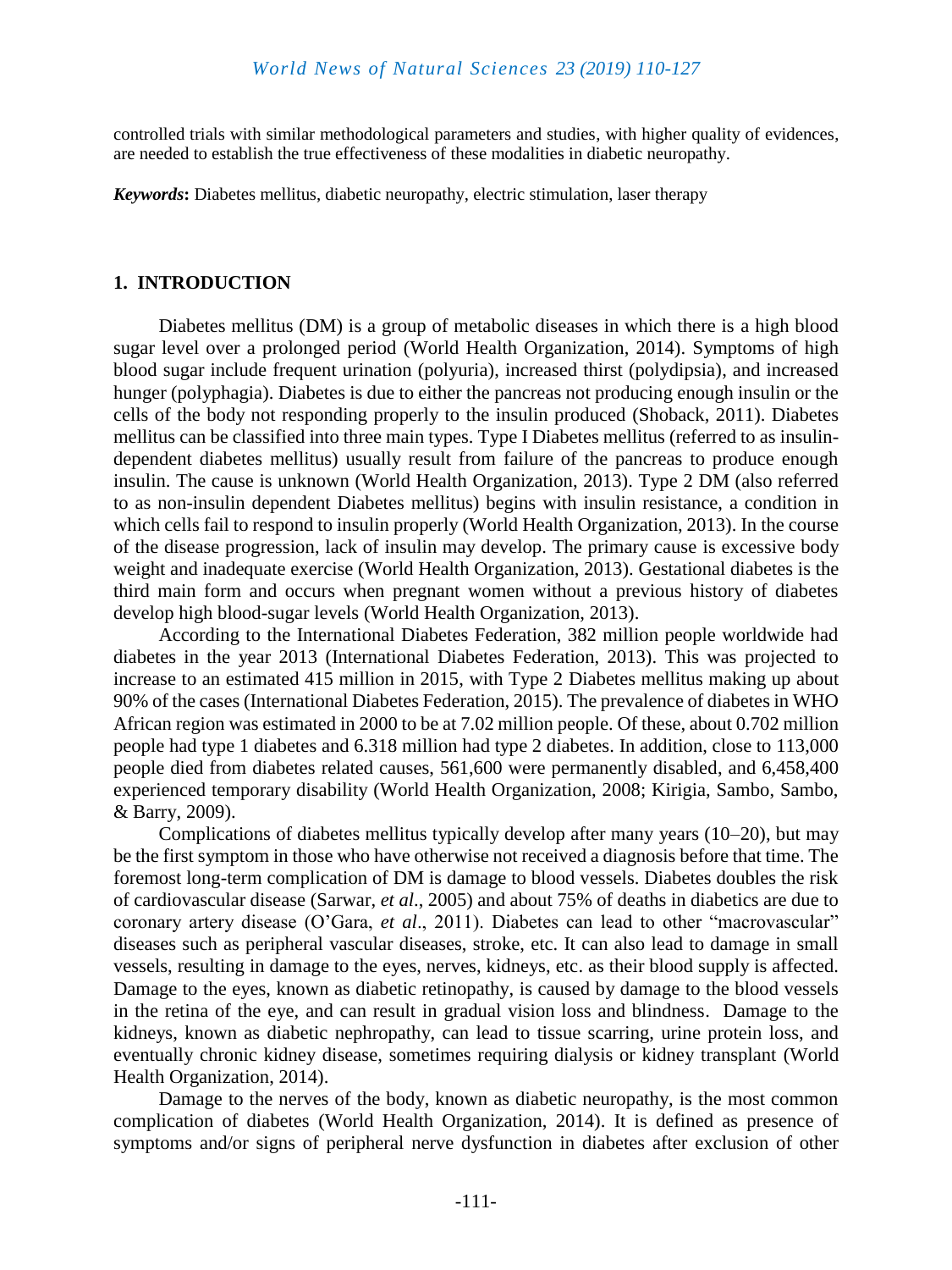causes, which may range from hereditary, traumatic, compressive, metabolic, toxic, nutritional, infectious, immune mediated, neoplastic and secondary to other systemic illnesses (Bhadada, Sahay, V.P, & Agrawal, 2001). The signs and symptoms of diabetic peripheral neuropathy include numbness, diminished sensation, and/or pain. Painful symptoms, such as burning, pins and needles, shooting pain and hyperaesthesia, have also been reported (Galer, Gianas, & Jensen, 2000). Diabetes can affect the foot lending to diabetic foot ulcer which may be difficult to treat and sometimes requires amputation. Additionally, proximal diabetic neuropathy causes painful muscle wasting and weakness (World Health Organization, 2014).

Thomas (1973) classified diabetic neuropathy into two (2) based on anatomical characteristics which are diffuse and focal. He further sub-classified the Diffuse diabetic neuropathy into: Distal Symmetric Sensory Motor Polyneuropathy, Autonomic Neuropathy, Symmetric Proximal Lower limb Neuropathy (Amyotrophy), and the Focal diabetic neuropathy into: Cranial Neuropathy, Radiculopathy or Plexopathy, Entrapment Neuropathy and Asymmetric Lower limb Motor Neuropathy. The Distal Symmetrical Polyneuropathy (Ds Peripheral neuropathy) is the commonest clinical form of diabetic neuropathy affecting more than 90% of the patients(Tesfaye, Boulton, & Dickenson, 2013). Generally, Distal Symmetrical Polyneuropathy affects the toes and distal foot which slowly progresses proximally to affect the feet and legs in a stockings distribution (Tesfaye, Boulton, & Dickenson, 2013).

Painful diabetic neuropathy (PDN) can cause symptoms that last for years and severely impair quality of life and the painful diabetic neuropathy prevalence is 26.4% in diabetes. Peripheral neuropathy is a common complication of diabetes mellitus (Carrington, Abbott, Griffiths, Jackson, Johnson, & Kulkarni, 2001). Up to 36% of individuals with non-insulindependent diabetes mellitus are affected by this condition, which is believed to be progressive and irreversible (Harris, Eastman, & Cowie, 1993). Pain is usually the worst at night and may disrupt the patient's sleep (Jung and Pfeifer, 1986). Diabetic patients with Peripheral neuropathy may be unable to maintain their posture, as evidenced by their exaggerated body sway (Uccioli, Giacomini, & Monticone, 1995). Peripheral neuropathy is also a risk factor for foot ulcers, infection and even amputation (Cheer, Shearman, & Jude, 2009). Neuropathic ulcers frequently occur at the forefoot beneath the metatarsal heads (Boulton, Hardisty, Betts, Franks, Worth, & Ward, 1983). Peripheral neuropathy is associated with hyperextension of the metatarsophalangeal joints, clawing of the toes, and reduced plantar tissue thickness (Abouaesha, *et al*., 2001). This may increase foot pressure and lead to foot ulcers (Brink, 1995).

As the aetiology and pathogenesis of the painful symptoms induced by Peripheral neuropathy are poorly understood, medical treatment is largely symptomatic, it consist of analgesics, anticonvulsants, opioids and tricyclic antidepressants (Boulton, Malik, Arrezo, & Sosenko, 2004).

Physical therapy intervention includes exercise therapy, especially balance training which can be used for postural control (Matjacić and Zupan, 2006) Aerobic exercise training may prevent the onset, or modify the natural history of diabetic peripheral neuropathy (Balducci, Iacobellis, L., Di Biase, Calandriello, & Leonetti, 2006; ). The pathogenesis appears to be multifactorial, and pathological changes in the endoneural capillaries appear to correlate with the severity of neuropathy (Malik, *et al*., 1989). Fisher, *et al*., 2007, endorse the notion that ischemia may be an important factor in the pathogenesis of diabetic neuropathies. He reported improvement in the nerve function after 24 weeks of moderate exercise training in patients with type II DM. The nerve function was assessed using neurophysiological parameters. Based on the suspected pathogenesis of ischemia, the treatment is focused on improving circulation and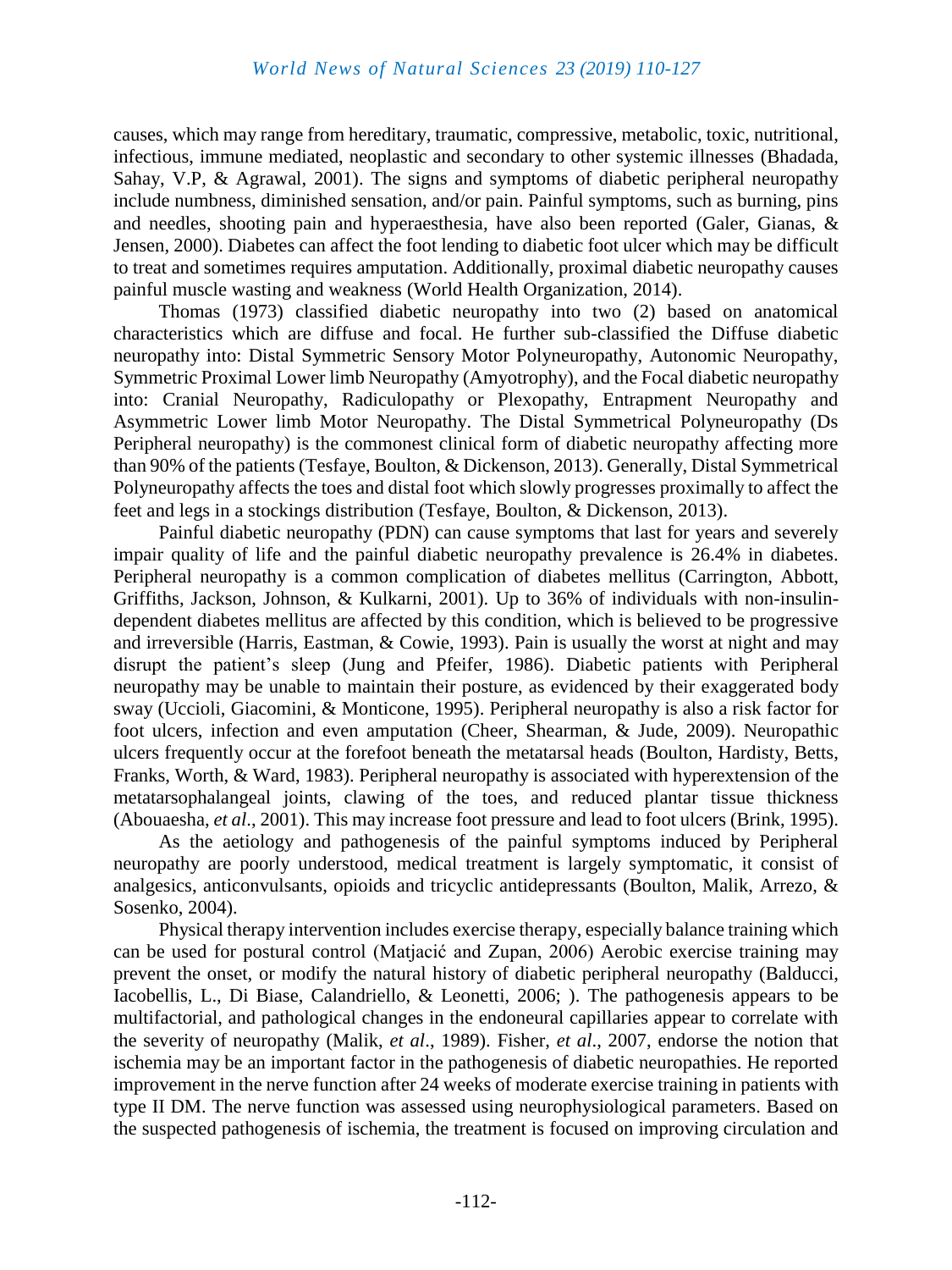oxygenation. Patients with diabetes may sometimes find it hard to perform their exercises and may therefore require other treatment. This is attributed to the numerous comorbidties of diabetes mellitus. One method is electrotherapy (Gilcreast, *et al*., 1998; Kaada, 1982; Jacobs, *et al*., 1988), which has been shown to enhance microcirculation and endoneural blood flow (Jacobs, *et al*., 1988). Electrotherapy could be effective in view of the impaired microcirculation in the peripheral nerves of patients with diabetic peripheral Neuropathy. Martin, *et al*., (1992) found electrical stimulation to exert an effect on the morphological and metabolic properties of paralysed muscles. Local release of neurotransmitters, such as serotonin (Walker, 1983), increased production of mitochondrial adenosine triphosphate (ATP) (Passarella, 1989), release of endorphins (Yamamoto, Ozaki, Iguchi, & Kinoshita, 1988), or anti-inflammatory effects (Ailioaie and Lupusoru-Ailioaie, 1999) may also trigger the analgesic effect of electrotherapy.

Electrotherapy is also involved via the activation of the dorsal column. The input of pain is interrupted by the inhibition of C fibres (thus interrupting/gating the input of pain) (Watkins and Koeze, 1993). Mima *et al*., (2004) registered a reduction in the excitability of the human motor cortex by the use of high-frequency transcutaneous electrical nerve stimulation (TENS): the outcome of this study shows that short-term TENS may have an inhibitory effect on both, the motor and sensory system. Various types of electrotherapy, such as transcutaneous electrical nerve stimulation (TENS) (Kumar and Marshall, 1997; Kumar, *et al*., 1998; Julka, *et al*., 1998; Alvaro, *et al*., 1999; Forst, *et al*., 2004), pulsed-dose electrical stimulation applied by stocking electrodes (Armstrong, *et al*., 1997; Oyibo, *et al*., 2004), pulsed (electro-) magnetic fields (Weintraub & Cole, 2004; Musaev, *et al*., 2003; Wróbel, *et al*., 2008; Weintraub, *et al*., 2009), static magnetic field therapy (Weintraub, *et al*., 2003), external muscle stimulation (Reichstein, *et al*., 2005; Klassen, *et al*., 2008; Humpert, *et al*., 2009) and frequency-modulated electromagnetic neural stimulation (FREMS) (Bosi, Conti, Vermigli, Cazzetta, & Peretti, 2005), have been reported, but to our knowledge have not been reviewed thus far. A systematic review of the evidence would enable the determination of the effectiveness of electrical stimulation and low-intensity laser therapy, and also aid their recommendation if proven to be effective. Therefore, the primary aim of this study was to systematically review the effectiveness of electrical stimulation and low-intensity laser therapy in relieving the symptoms associated with diabetic neuropathy.

#### **2. METHDOLOGY - SEARCH STRATEGY**

An electronic search of the following databases (from inception to February, 2017): PUBMED, SCIENCEDIRECT, PEDro, and COCHRANE LIBRARYwas done. The following keywords describing diabetic neuropathy was used: PAINFUL DIABETIC NEUROPATHY, PERIPHERAL DIABETIC NEUROPATHY, and DIABETIC NERVE DISEASE, DIABETIC NEUROPATHIES, DIABETIC ASYMMETRIC POLYNEUROPATHY, DIABETIC POLYNEUROPATHY combined with Electrical Stimulation; ELECTROSTIMULATION, TENS, TRANSCUTANEOUS ELECTRICAL NERVE STIMULATION, ELECTROANALGESIA combined with, Low-Intensity Laser Therapy: LILT, LASER THERAPY, LASER, combined with Effect: EFFECTIVENESS, EFFICACY, IMPACT, EFFICIENCY and INFLUENCE. Included studies were protocol, clinical trials, retrospective study, prospective study, etc. The search was limited to English texts. The complete search strategy employed in PubMed, Cochrane library and Science direct is shown in **Table 1**.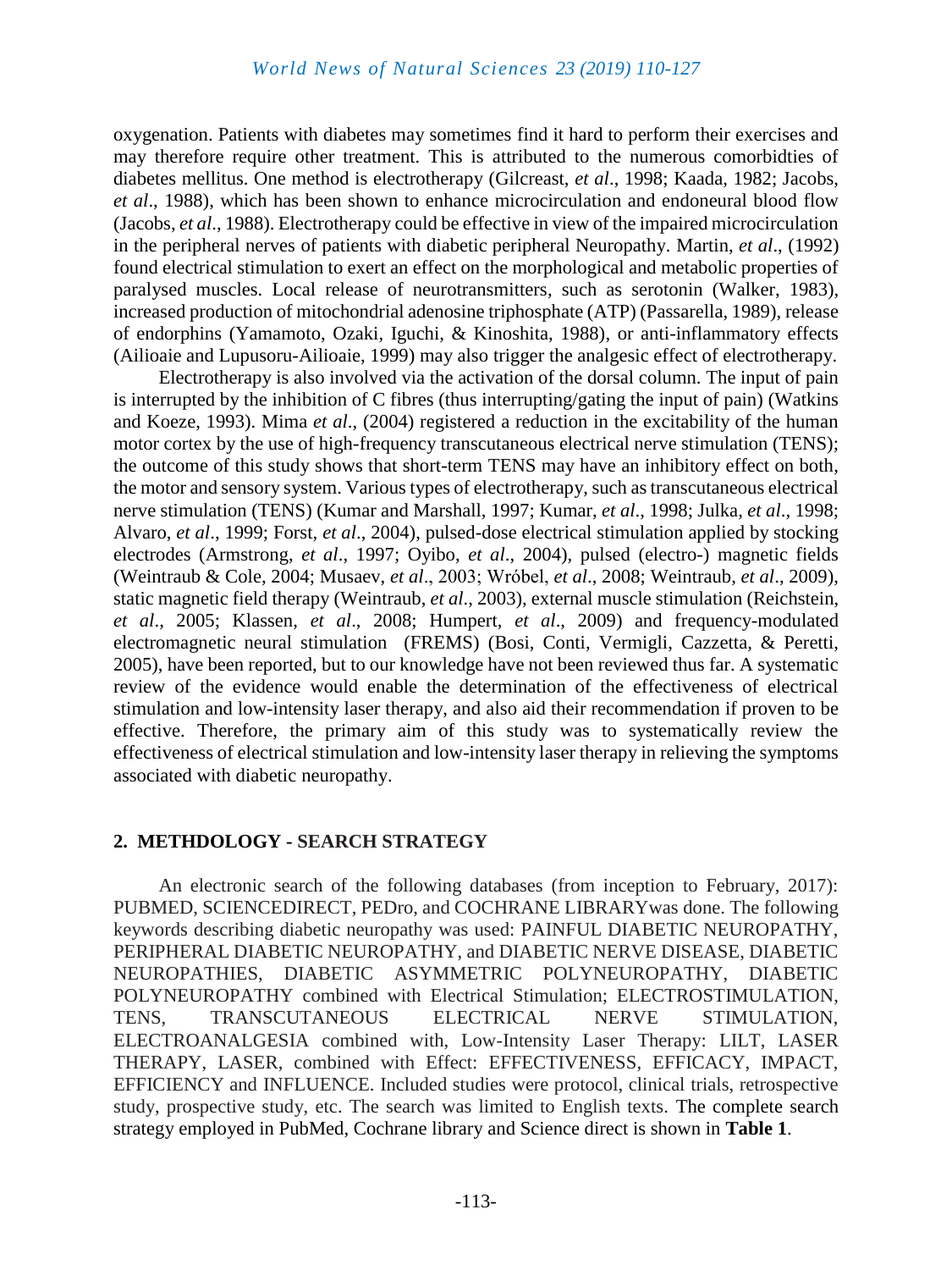| Table 1. PubMed, Cochrane library and science direct search strategy |  |
|----------------------------------------------------------------------|--|
|----------------------------------------------------------------------|--|

| 1. | Effect OR Efficacy OR Effectiveness OR Efficiency OR Impact OR Influence                                                                                                                                                                                                                                                                                                            |
|----|-------------------------------------------------------------------------------------------------------------------------------------------------------------------------------------------------------------------------------------------------------------------------------------------------------------------------------------------------------------------------------------|
| 2. | Electrical stimulation OR Transcutaneous Electrical Stimulation OR<br>Electrotherapy OR Transdermal Electrostimulation OR Electric Stimulation<br>OR Transcutaneous Electrical Nerve Stimulation OR Analgesic Cutaneous<br>Electrostimulation OR Electroanalgesia OR Electrical Stimulation therapy OR<br>Electrical Nerve Stimulation OR Cutaneous electrostimulation OR TENS      |
| 3. | Diabetic Neuropathy OR Diabetic Neuropathies OR Diabetic Polyneuropathy<br>OR Diabetic Mellitus Complications OR Diabetic Mononeuropathy OR<br>Peripheral Diabetic Neuropathy OR Asymmetric Diabetic Proximal Motor<br>Neuropathy OR Diabetic Autonomic Neuropathy OR Painful Diabetic<br>Neuropathy OR Diabetic Asymmetric PolyneuropathyOR Complications of<br>Diabetes Mellitus. |
| 4. | Low-Intensity Laser Therapy OR Laser Therapy OR LILT OR Low-Intensity<br>Laser OR Low intensity Laser Therapy OR Laser.                                                                                                                                                                                                                                                             |

#### **Inclusion criteria**

- a) Articles published from inception to February, 2017
- b) Types of studies that were included are Randomised control trials, pilot study, case study, retrospective study, etc., that evaluated electrical stimulation or low-intensity laser in the treatment of diabetic neuropathy
- c) Population studies using human beings diagnosed with diabetic neuropathy
- d) Articles written in English language
- e) Invasive techniques such as spinal cord stimulation.

#### **Exclusion criteria**

- a) Papers written in non-English language where translation cannot be arranged
- b) Inclusion of subjects other diabetic neuropathy patients
- c) Papers addressing other complications of diabetes mellitus
- d) Papers without full text or abstract
- e) Papers where other modalities were used.

#### **Study selection and data extraction**

The search produced a total of 2107 hits. Two investigators were assigned to one database. The titles and abstract of all articles identified using the search strategies were evaluated by eight investigators in duplicate. All abstracts that did not provide enough details of the inclusion and exclusion criteria were selected for full text evaluation. Further independent reviews of the full texts were also carried out by the investigators using the eligibility criteria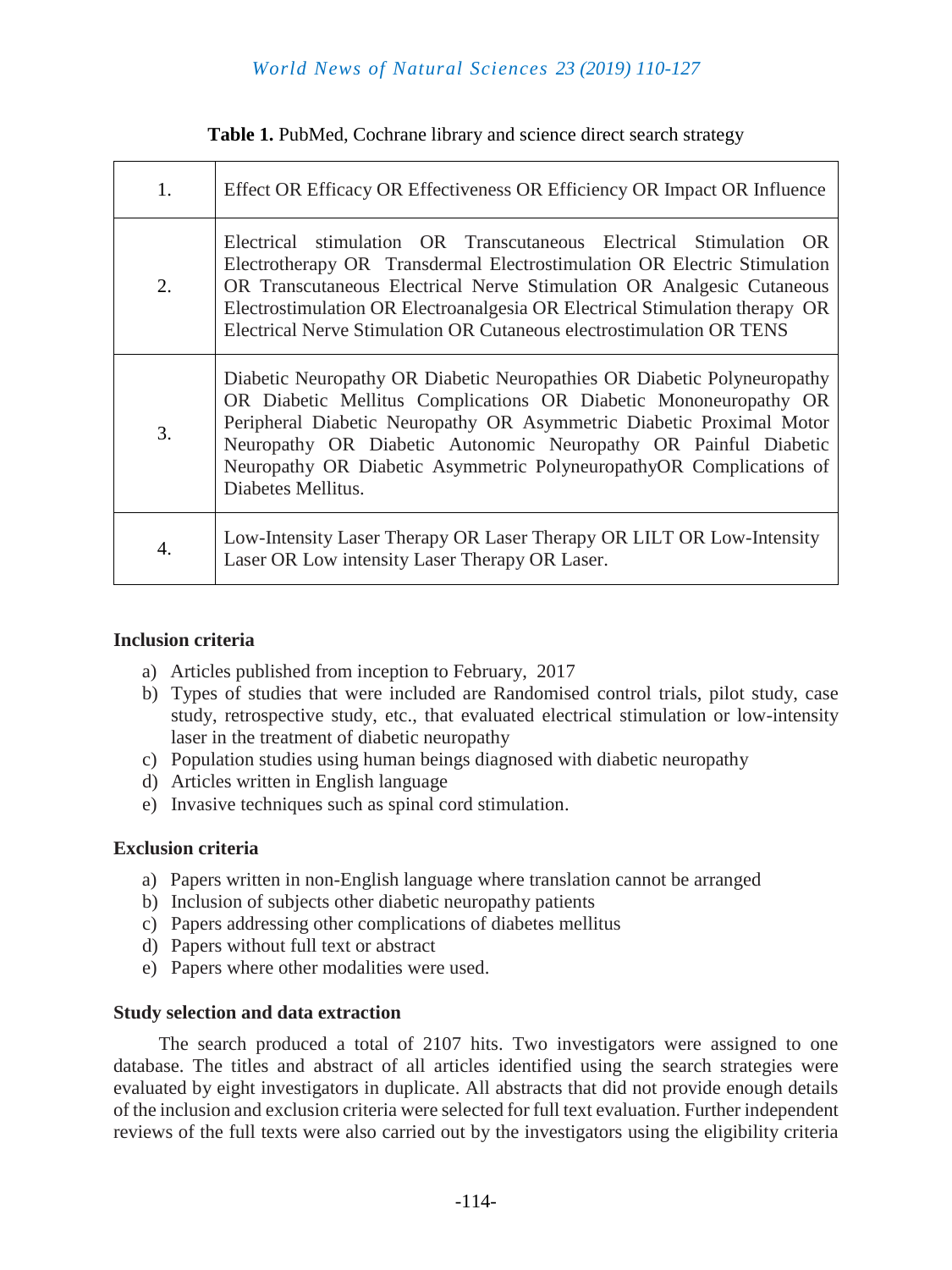as the selection template. The disagreements that occurred among the reviewers were solved by consensus.

The main data extracted were number of patients, objectives of the study, interventions, type of the study, duration of treatment, and outcome measure used. The main outcomes extracted were pain relief and sensation improvement (**Table 2**).

The grading of the level of evidence of the articles was based on the grading system suggested by the evidence based medicine guidelines, adapted from the GRADE Working Group (42).

| Gossrau, et al, 2011                                                                                           |
|----------------------------------------------------------------------------------------------------------------|
| electrical nerve stimulationin painful<br>diabetic neuropathy: a randomized<br>The microcurrent transcutaneous |
|                                                                                                                |
| To assess the effect of micro-TENS                                                                             |
|                                                                                                                |
|                                                                                                                |
|                                                                                                                |
|                                                                                                                |
|                                                                                                                |
|                                                                                                                |

**Table 2.** Characteristics of studies reviewed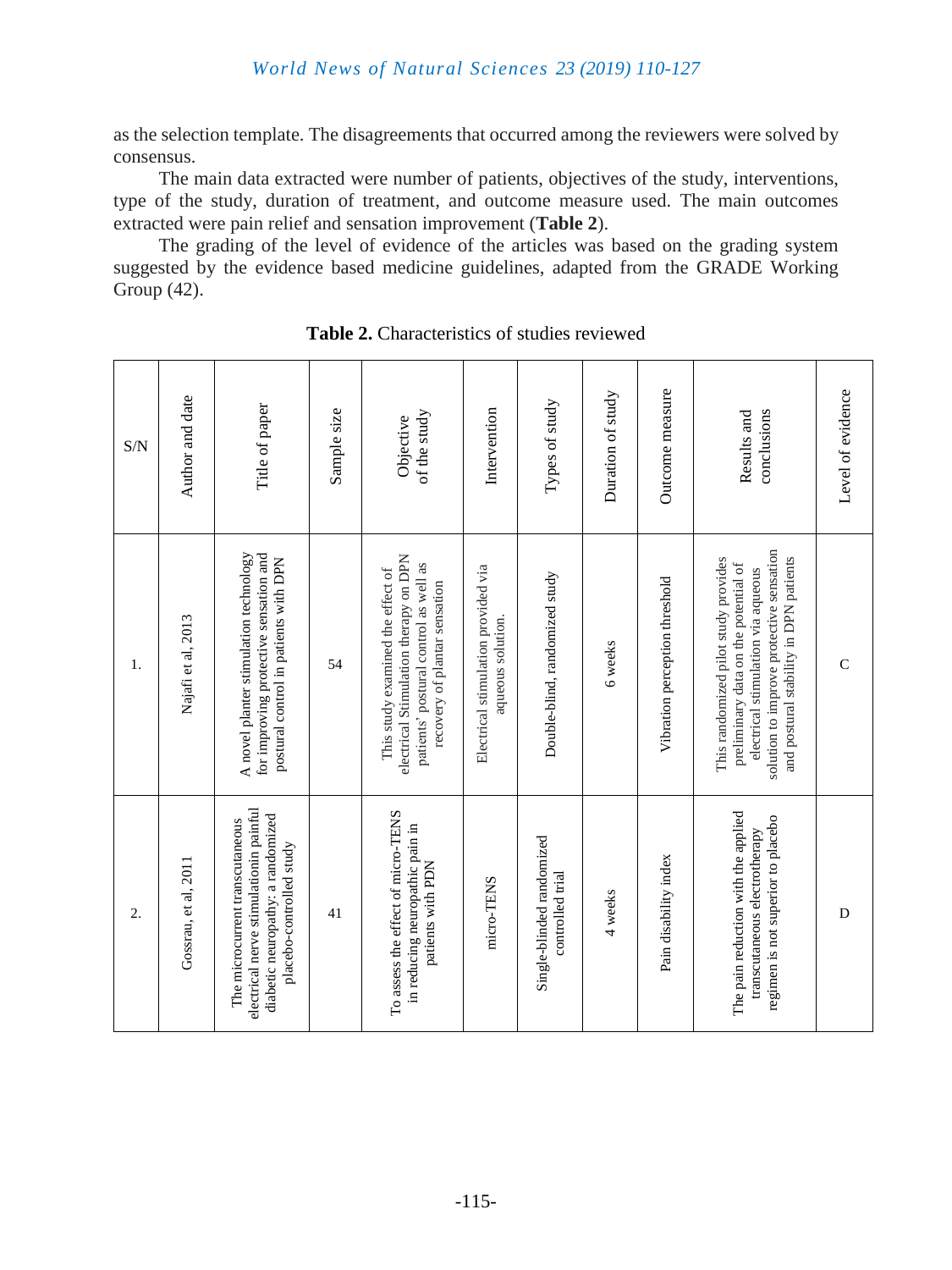electromagnetic neural stimulation in the treatment electromagnetic neural stimulation in the treatment electromagnetic neural stimulation (FREMS) as a electromagnetic neural stimulation (FREMS) as a To evaluate the efficacy of frequency-modulated To evaluate the efficacy of frequency-modulated novel treatment for painful diabetic neuropathy novel treatment for painful diabetic neuropathy FREMS is a safe and effective therapy for<br>neuropathic pain in patients with diabetes FREMS is a safe and effective therapy for neuropathic pain in patients with diabetes Effectiveness of frequency-modulated Effectiveness of frequency-modulated of painful diabetic neuropathy Randomized, double-blinded, of painful diabetic neuropathy Randomized, double-blinded, Visual analogue scale Visual analogue scale placebo-controlled placebo-controlled Bosi, et al, 2005 Bosi, et al, 2005 FREMS 3 weeks 3. 31 C polyneuropathy by high-frequency external muscle polyneuropathy by high-frequency external muscle muscle stimulation with those of TENS in patients muscle stimulation with those of TENS in patients To compare the effects of high-frequency external To compare the effects of high-frequency external High-frequency external muscle stimulation and High-frequency external muscle stimulation and associated with DSP and suggests HF is more associated with DSP and suggests HF is more Effective treatment of symptomatic diabetic with symptomatic distal symmetricalsensory with symptomatic distal symmetricalsensory Effective treatment of symptomatic diabetic HF can ameliorate the discomfort and pain HF can ameliorate the discomfort and pain Randomized-controlled, prospective study Randomized-controlled, prospective study effective than TENS Reinstein et al, 2005 Reinstein et al, 2005 effective than TENS polyneuropathy polyneuropathy 1-10 pain scale 1-10 pain scale stimulation TENS 3 days 41 D 4. promising pain relief treatments for painful DNP. radiofrequency (PRF) lumbar sympathectomy in radiofrequency (PRF) lumbar sympathectomy in Both TENS and PRF lumbar sympathectomyare promising pain relief treatments for painful DNP.<br>However, PRF lumbar sympathectomy seems to However, PRF lumbar sympathectomy seems to Both TENS and PRF lumbar sympathectomyare electrical nerve stimulation (TENS) and pulsed electrical nerve stimulation (TENS) and pulsed Comparison of transcutaneous electrical nerve Comparison of transcutaneous electrical nerve To compare the efficacy of transcutaneous TENS; Pulsed Radiofrequency Treatments To compare the efficacy of transcutaneous TENS; Pulsed Radiofrequency Treatments sympathectomy for treating painful DN stimulation and pulsed radiofrequency stimulation and pulsed radiofrequency sympathectomy for treating painful DN have a superior efficacy. have a superior efficacy. treating painful DPN. treating painful DPN. Nabi et al, 2015 Nabi et al, 2015 Clinical trial Clinical trial 3 months NRS 5. 60 B

#### *World News of Natural Sciences 23 (2019) 110 -127*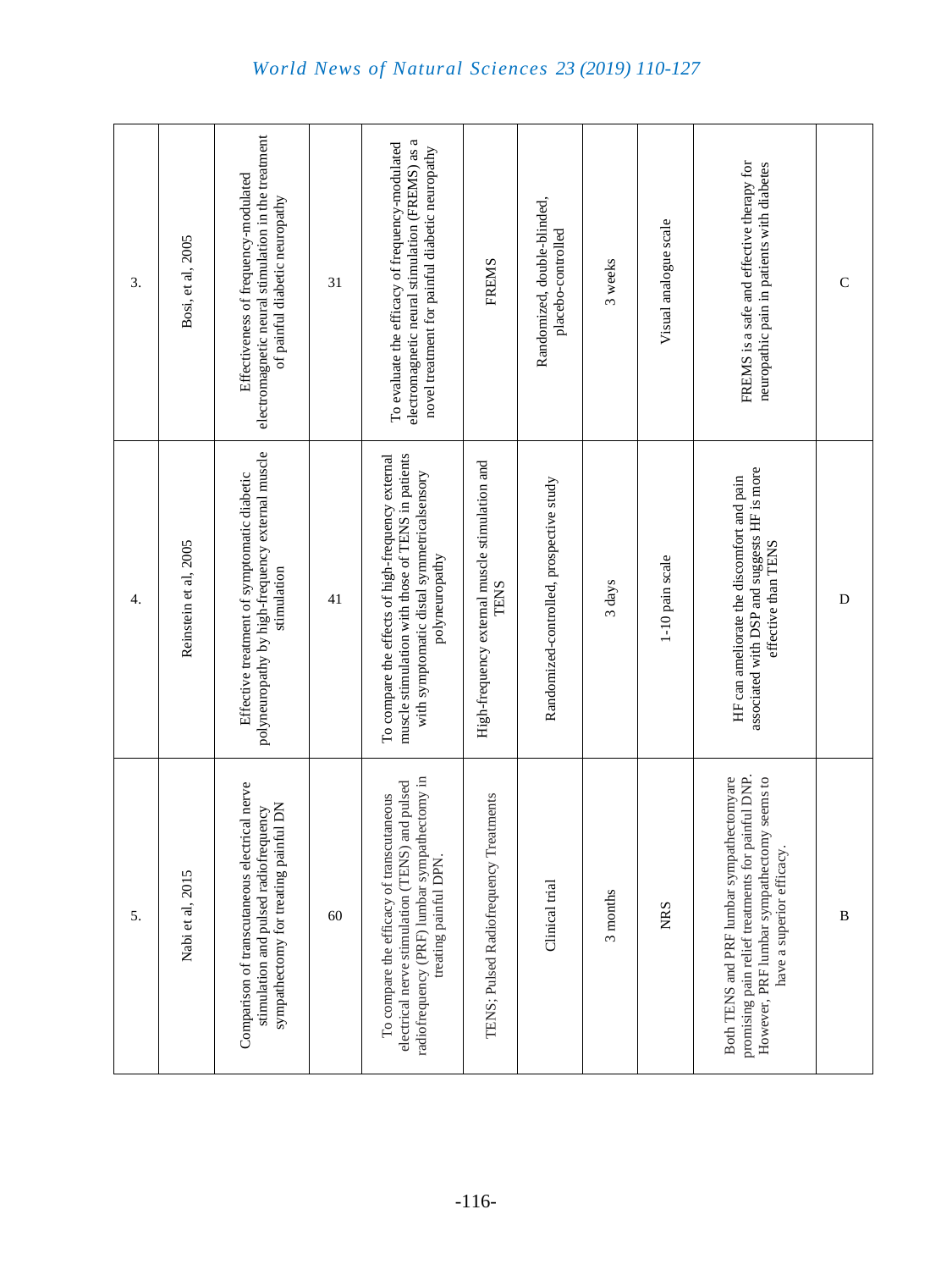| 8.                                                                                                                                                                                                                                                                                                                               | 7.                                                                                                                                                                                                       | 6.                                                                                                                                                         |
|----------------------------------------------------------------------------------------------------------------------------------------------------------------------------------------------------------------------------------------------------------------------------------------------------------------------------------|----------------------------------------------------------------------------------------------------------------------------------------------------------------------------------------------------------|------------------------------------------------------------------------------------------------------------------------------------------------------------|
| Kumar et al, 1998                                                                                                                                                                                                                                                                                                                | Kumar and Marshall, 1997                                                                                                                                                                                 | Hamza et al, 2000                                                                                                                                          |
| electrotherapy and anitriptyline symptomatic relief<br>Diabetes peripheral neuropathy: effectiveness of                                                                                                                                                                                                                          | Diabetic peripheral neuropathy: amelioration of pain<br>with transcutaneous electrical stimulation                                                                                                       | Percutaneous electrical nerve stimulation of<br>novel analgesic therapy for DN pain                                                                        |
| 26                                                                                                                                                                                                                                                                                                                               | 31                                                                                                                                                                                                       | 50                                                                                                                                                         |
| with amitriptyline for the management of chronic painful<br>peripheral neuropathy in patients with type 2 diabetes.<br>To evaluate the efficacy of combining electrotherapy                                                                                                                                                      | electrotherapy for chronic painful peripheral<br>neuropathy in patients with type 2 diabetes.<br>To evaluate the efficacy of transcutaneous                                                              | To evaluate the use of percutaneous electrical<br>nerve stimulation (PENS) in the management<br>of patients with painful diabetic peripheral<br>neuropathy |
| Amitriptyline and transcutaneous electrotherapy                                                                                                                                                                                                                                                                                  | <b>TENS</b>                                                                                                                                                                                              | <b>PENS</b>                                                                                                                                                |
| Randomized                                                                                                                                                                                                                                                                                                                       | Randomized controlled                                                                                                                                                                                    | Cross over study                                                                                                                                           |
| 12 weeks                                                                                                                                                                                                                                                                                                                         | 30mins daily times 4 weeks                                                                                                                                                                               | 3 weeks                                                                                                                                                    |
| 0-5 scale(Analogue scale)                                                                                                                                                                                                                                                                                                        | 0-5 Scale                                                                                                                                                                                                | VAS/10                                                                                                                                                     |
| pain associated<br>with peripheral neuropathy. This form of therapy may be<br>pharmacological agent, such as amitriptyline, to augment<br>a useful adjunctive modality when it is combined with a<br>The clinical observations suggest that transcutaneous<br>electrotherapy is effective in reducing the<br>symptomatic relief. | A form of transcutaneous electrotherapy ameliorated<br>the pain and discomfort associated with peripheral<br>neuropathy. This novel modality offers a potential<br>non-pharmacological treatment option. | therapeutic modality for treating diabetic<br>PENS is a useful non-pharmacological<br>neuropathic pain                                                     |
| $\bf{B}$                                                                                                                                                                                                                                                                                                                         | $\bf{B}$                                                                                                                                                                                                 | $\mathsf{C}$                                                                                                                                               |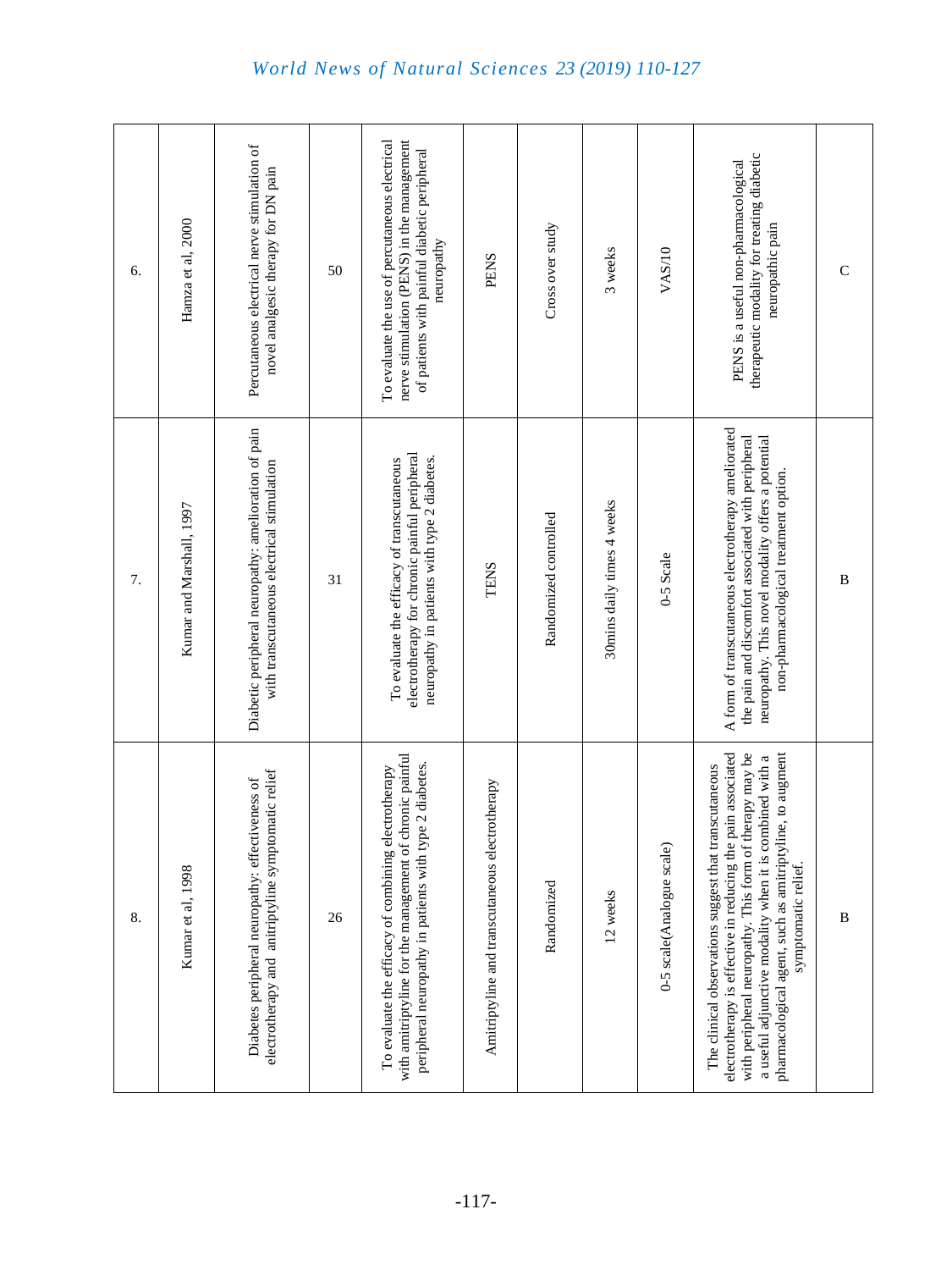| 9.  | Julka et al, 1998  | Beneficial effects of electrical stimulation on<br>neuropathic symptoms in diabetes patients                          | 34 | electrotherapy administered by proprietary H-<br>To evaluate long-term effectiveness of<br>wave machine                                 | Electrotherapy through H-wave machine | Randomized controlled                                 | 1.7 years | Analogue scale/10                                               | electrotherapy in managing neuropathic pain as<br>The data suggested an effectiveness of<br>adjunct to analgesiscs                                   | $\mathbf D$ |
|-----|--------------------|-----------------------------------------------------------------------------------------------------------------------|----|-----------------------------------------------------------------------------------------------------------------------------------------|---------------------------------------|-------------------------------------------------------|-----------|-----------------------------------------------------------------|------------------------------------------------------------------------------------------------------------------------------------------------------|-------------|
| 10. | Forst et al, 2004  | Impact of low frequency transcutaneous electrical<br>nerve stimulation on symptomatic DN using new<br>solutarisdevice | 19 | transcutaneous electrical nerve stimulation on<br>symptomatic DN using new solutaris device<br>To determine the impact of low frequency | TENS through the Solutaris device     | Double-blind, randomized study                        | 12 weeks  | New total symptom score NTSS and VAS sensory<br>nerve threshold | The new TENS device "Salutaris" is a convenient<br>non-pharmacological option for primary or<br>adjuvant treatment of painful<br>diabetic neuropathy | $\mathbf D$ |
| 11. | Zinman et al, 2004 | Low-intensity laser therapy for painful symptoms<br>of diabetic sensorimotor polyneuropathy (DSP)                     | 50 | To determine whether LILT relieves pain of DSP                                                                                          | LILT                                  | Randomized, double-blind,<br>placebo-controlled study | 4 weeks   | VAS                                                             | The study results do not provide sufficient evidence<br>to recommend this treatment for painful symptoms<br>of $DSP$                                 | $\mathsf C$ |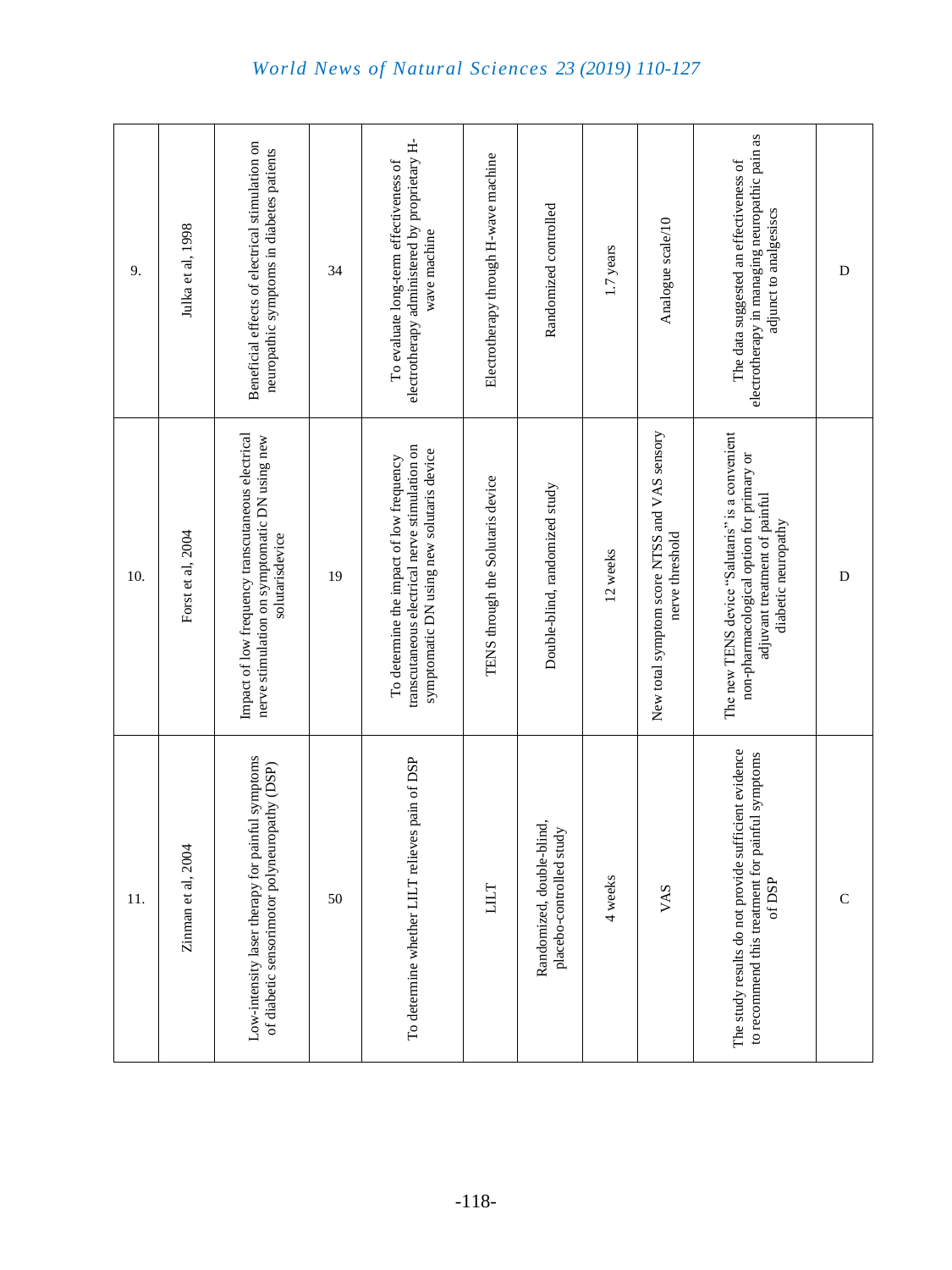| 12. | Kumar et al, 2015      | Efficacy of low level laser therapy on painful<br>diabetic peripheral neuropathy                                                                        | 19  | on painful diabetic peripheral neuropathy in<br>To find the effect of low level laser therapy<br>Type 2 diabetes mellitus                                 | Low level laser therapy | Pre-post observational study   | 10 days  | VAS/10                       | Low level laser therapy was found to be<br>effective in type 2 DM with peripheral<br>neuropathy                                                                          | $\mathbf D$ |
|-----|------------------------|---------------------------------------------------------------------------------------------------------------------------------------------------------|-----|-----------------------------------------------------------------------------------------------------------------------------------------------------------|-------------------------|--------------------------------|----------|------------------------------|--------------------------------------------------------------------------------------------------------------------------------------------------------------------------|-------------|
| 13. | Peric, 2006            | Influence of low-intensity laser therapy on spatial<br>finding in patients with diabetic polyneuropathy<br>perception threshold and electroneurographic | 45  | To analyse thye influence of LILT on spatial<br>electroneurographic finding in patients with<br>perception threshold (SPT) and<br>diabetic polyneuropathy | LILT                    | Randomized, Placebo-controlled | 12 weeks | Spatial perception threshold | and indicated a favourable effect of this treatment<br>There was significant decrease of SPT after LILT<br>in analysed patients with DPN                                 | $\mathbf D$ |
| 14. | al, 2011<br>Khasmeh et | Diabetic distal symmetric polyneuropathy:<br>effect of low-intensity laser therapy                                                                      | 107 | To determine the effectiveness of LILT on<br><b>DSP</b>                                                                                                   | LILT                    | Randomized controlled          | 3 weeks  | Nerve conduction velocity    | improvement of nerve conduction velocity<br>significant positive effect of LILT on<br>The study clearly demonstrated a<br>on diabetic distal symmetric<br>polyneuropathy | $\mathbf D$ |

#### **Data analysis**

The data were analyzed by comparing the units of measurements used by the authors. The baseline data at the beginning of the study, before the intervention were compared to the outcome at the end of the study. For pain, the effectiveness of the intervention was determined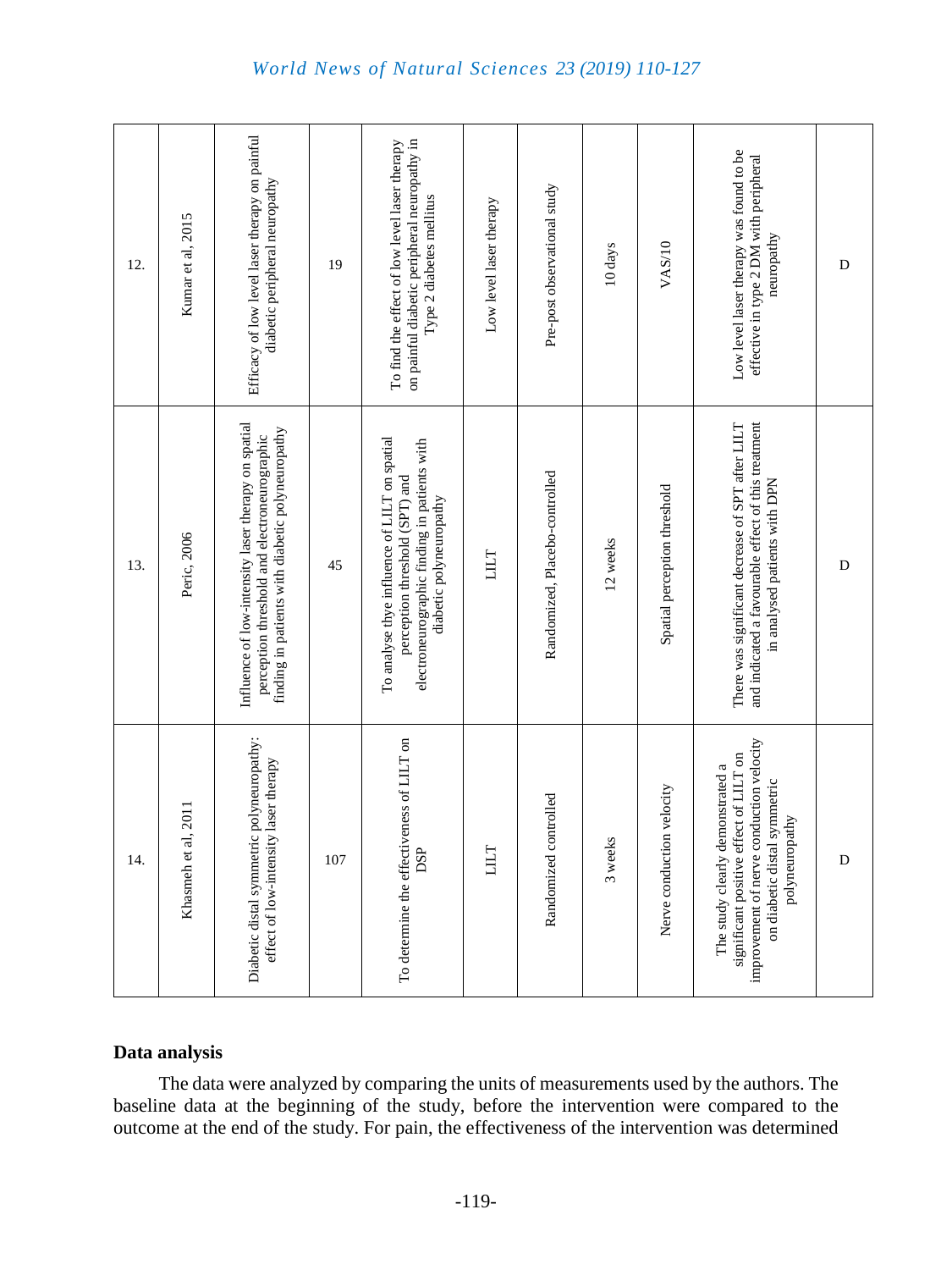by an average reduction in pain score of all the subjects, between the baseline and the end of the study (**Figure 1**). The level of significance was set at 0.05.



**Figure 1.** Schematic description of the systematic review process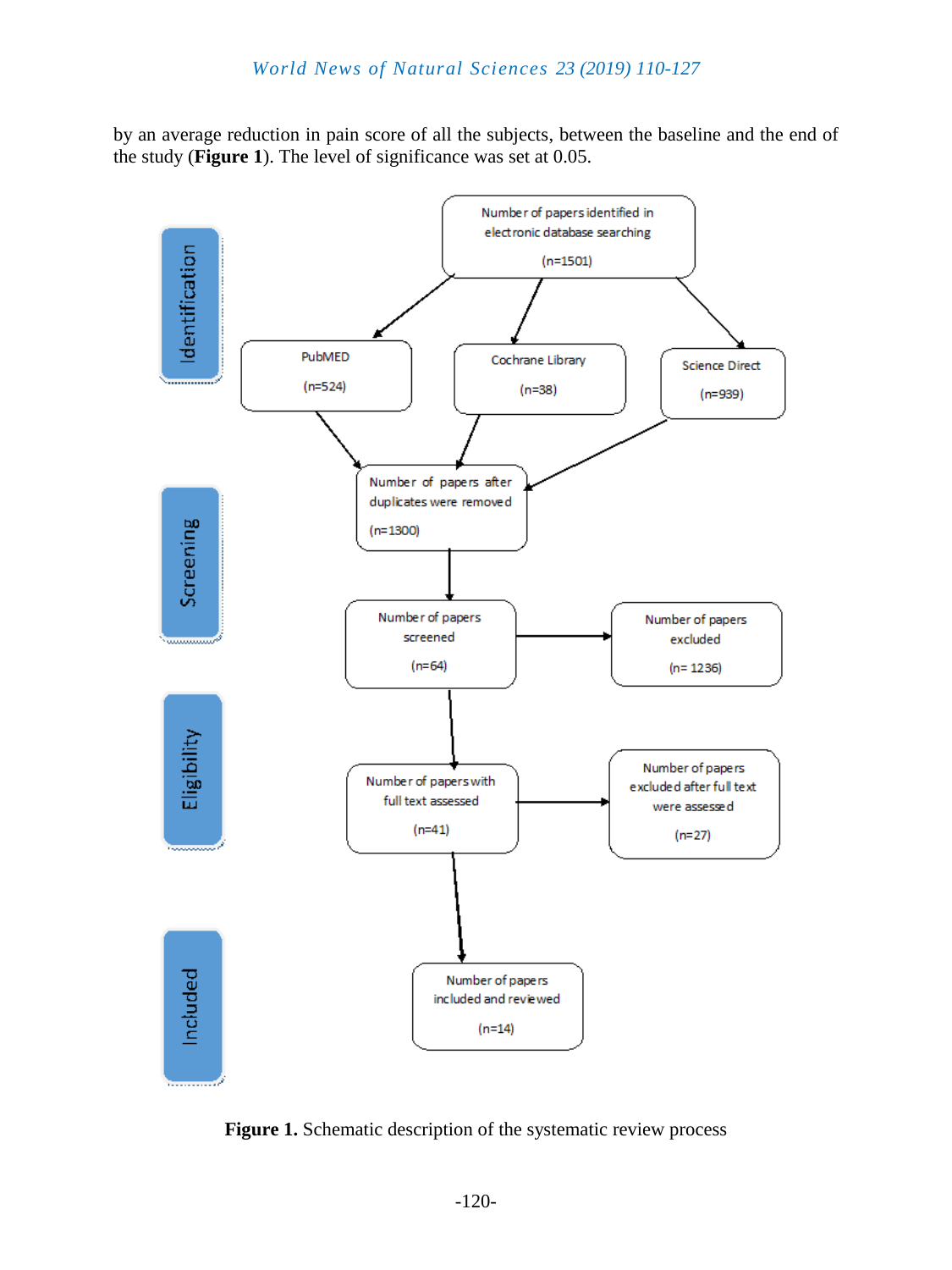#### **3. RESULTS**

The results of the search on PubMed, Cochrane library and Science direct are presented in Figure 1. One thousand five hundred and one studies were located on PubMed, Cochrane and Science direct, 201 of which were duplicates; of the studies left, 1199 were excluded by title and 37 for lack of abstracts; of the remaining 41, 27 studies that included surgical invasive spinal cord stimulation, written text in non-English language were excluded, thus left with 14 studies. Table 2 summarizes the characteristics of these studies.

#### **Analysis of results**

Four studies compared TENS versus placebo, one study compared FREMS versus placebo, one study compared TENS versus HF, one study used PENS versus placebo, one study compared TENS versus PRF, one study compared aqueous solution electrical stimulation versus placebo and one studies used TENS with no control group. Also, two studies compared LILT versus placebo and two studies used LILT with no control group.

#### **Effects of electrical stimulation on Pain**

Three of the studies that compared TENS and placebo utilized the Visual Analogue Scale (VAS). The studies by Kumar and Marshall (1997) and Kumar *et al*. (1998) used a five-point pain score. There was a significant reduction in pain from  $(3.17 \text{ to } 1.44; \text{ p} < 0.01)$  in the treatment group and (2.92 to 2.98;  $p < 0.04$ ) in the control group in the study by Kumar and Marshall (1997) and reduction of (3.2 to 1.4;  $p \le 0.01$ ) in the treatment group and (2.8 to 1.9; p  $< 0.01$ ) in the control group. The authors of both studies concluded that TENS is effective in reducing the pain associated with diabetic neuropathy. Also, in the study by Forst *et al*. (2004), there was a significant reduction in pain from  $(19.8\pm 5.0 \text{ to } 14.4\pm 9.6; p < 0.05)$ . The authors also concluded that TENS is an effective non-pharmacological treatment of painful diabetic neuropathy.

The study by Gossrau *et al*. (2011) concluded that TENS is not superior to placebo treatment as there was no significant difference in the group treated with microcurrent TENS and the placebo group because patients in the treatment group and those in the control group showed a pain reduction of 23% and 25%, respectively, on the Pain Disability Index (PDI).

The study by Hamza *et al*. (2002) compared PENS (Percutaneous Electrical Nerve Stimulation) group and control group, pain on the VAS score reduced from  $(6.2 \pm 1.0)$  and  $(6.4\pm0.9)$  to  $(2.5\pm0.8)$  and  $(6.3\pm1.1)$  in the treatment and control group, respectively. It was concluded that PENS is useful in the treatment of diabetic neuropathic pain.

The study by Bosi et al compared FREMS (Frequency-Modulated Electromagnetic Neural Stimulation) and placebo. The VAS daytime pain score reduced from reduced from  $(37.0\pm5.3; p \le 0.01)$  to  $(25.1\pm4.2; p \le 0.01)$  and the night time pain score decreased from  $(41.1\pm5.20; p < 0.01)$  to  $(26.5\pm3.9; p < 0.01)$ . It was concluded that FREMS an effective therapy for neuropathic pain in patients with diabetes mellitus. Reinstein et al (2005) compared TENS and HF (High-frequency external muscle stimulation). Both treatment modalities led to a significant decrease in pain score between the baseline and the end of observation period, although the reduction was more pronounced in the HF group from,  $(7.0\pm3.6$  to  $4.6\pm3.4$ ; p < 0.005) than in the TENS group from,  $(6.6\pm3.2 \text{ to } 5.4\pm3.8; p < 0.05)$ .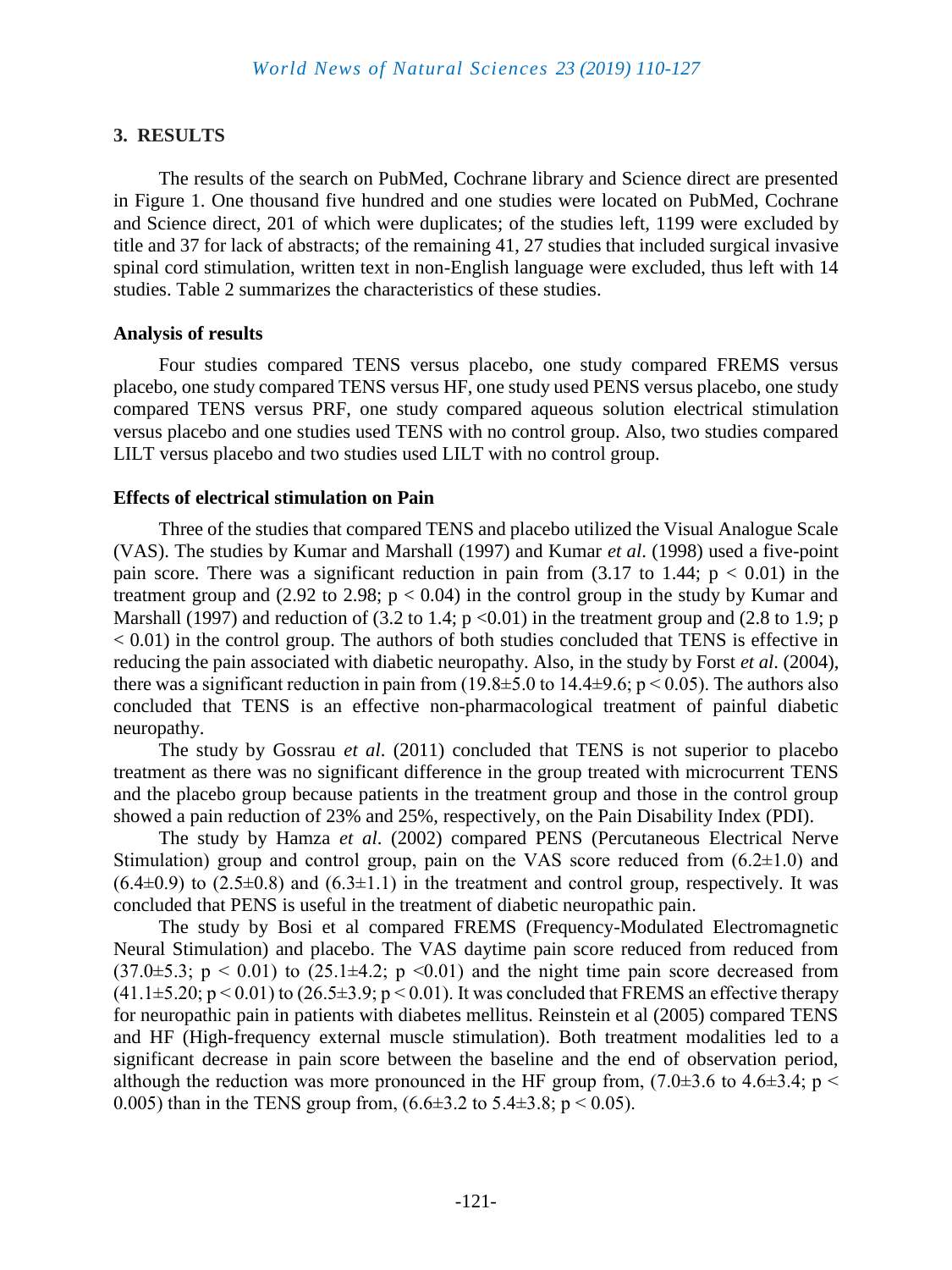The authors concluded that both modalities are effective, however, HF is more effective than TENS. Nabi et al (2015) compared PRF (Pulsed Radiofrequency) and TENS.

The baseline pain score was compared with the pain score one week, one month and three months after treatment. Results from the TENS score revealed a reduction in pain score from 6.10 at the baseline to 3.96, 5.23 and 5.90 at the 1 week, 1 month 3 months after treatment follow-up, respectively ( $p<0.0001$ ). The study by Julka et al (1998), 41 (76%) patients reported a 44.0±4.0% subjective improvement in their neuropathic pain, there was also significant overall improvement on an analogue scale of 10 ( $p < 0.01$ ).

#### **Effect of electrical stimulation on sensation**

The study by Forst et al (2004) investigated the effect of TENS at the threshold of sensory nerves (temperature, vibration, pain) in the lower limb compared to the control group. Although, there was no significant change in both groups, the authors reported a tendency toward an improvement in the patients' sensitivity to cold and heat and the heat pain perception threshold in the TENS group. Najafi (2015) et al evaluated the effect of electrical stimulation provided by aqueous solution, there was significant improvement in the Vibration Perception Threshold (VPT) score (**-**9.6 ±15.9 V; p < 0.05) relative to baseline in comparison to the control group (0.1 $\pm$ 19.5 V) at the 6<sup>th</sup> week of treatment. The difference was however not significant at follow**-**up visits. Also, in the study by Bosi et al (2005), the VPT decreased from (35.5±1.6 to  $33.4 \pm 1.6$ ; p < 0.0001). There was no significant change during treatment with placebo.

#### **Effect of LILT on Pain**.

The study by Zinman (2004) et al compared LILT (Low-Intensity Laser Therapy) and placebo. Results from the study showed a decrease in pain score from  $(7.1\pm1.9)$  in the LILT group to  $(5.8\pm1.7)$ ,  $(4.7\pm2.1)$ ,  $(5.2\pm2.2)$  at the  $2<sup>nd</sup>$ ,  $6<sup>th</sup>$ , and  $8<sup>th</sup>$  week of treatment respectively. However, there was no statistical difference between the LILT group and the placebo group (p  $= 0.07$ ). In the study by Kumar et al, there was a decrease in pain score from baseline  $(6.47\pm0.84)$  to  $(1.21\pm0.78; p \le 0.001)$  after treatment with low-intensity laser.

#### **Effect of LILT Sensation**

The study by Kumar et al showed a decrease in VPT from (32.68±6.08 to 24.84±4.29; p  $< 0.001$ ). In the study by Peric et al (2006), the Spatial Perception Thresholds (SPT) of the patients decreased from  $(5.25 \pm 1.11)$  to  $4.87 \pm 0.90$ ;  $p < 0.01$ ).

#### **Effect of LILT on nerve conduction test**

Only one study; Khasmeh et al (2011), evaluated this. The subjects showed a significant increase in neural potential amplitudes ( $p < 0.05$ ).

#### **4. DISCUSSION**

The study was conducted to determine the effectiveness of electrical stimulation and lowintensity laser therapy in patients with diabetic neuropathy. The results showed that various forms of electrical stimulation, especially TENS and low-intensity laser are effective non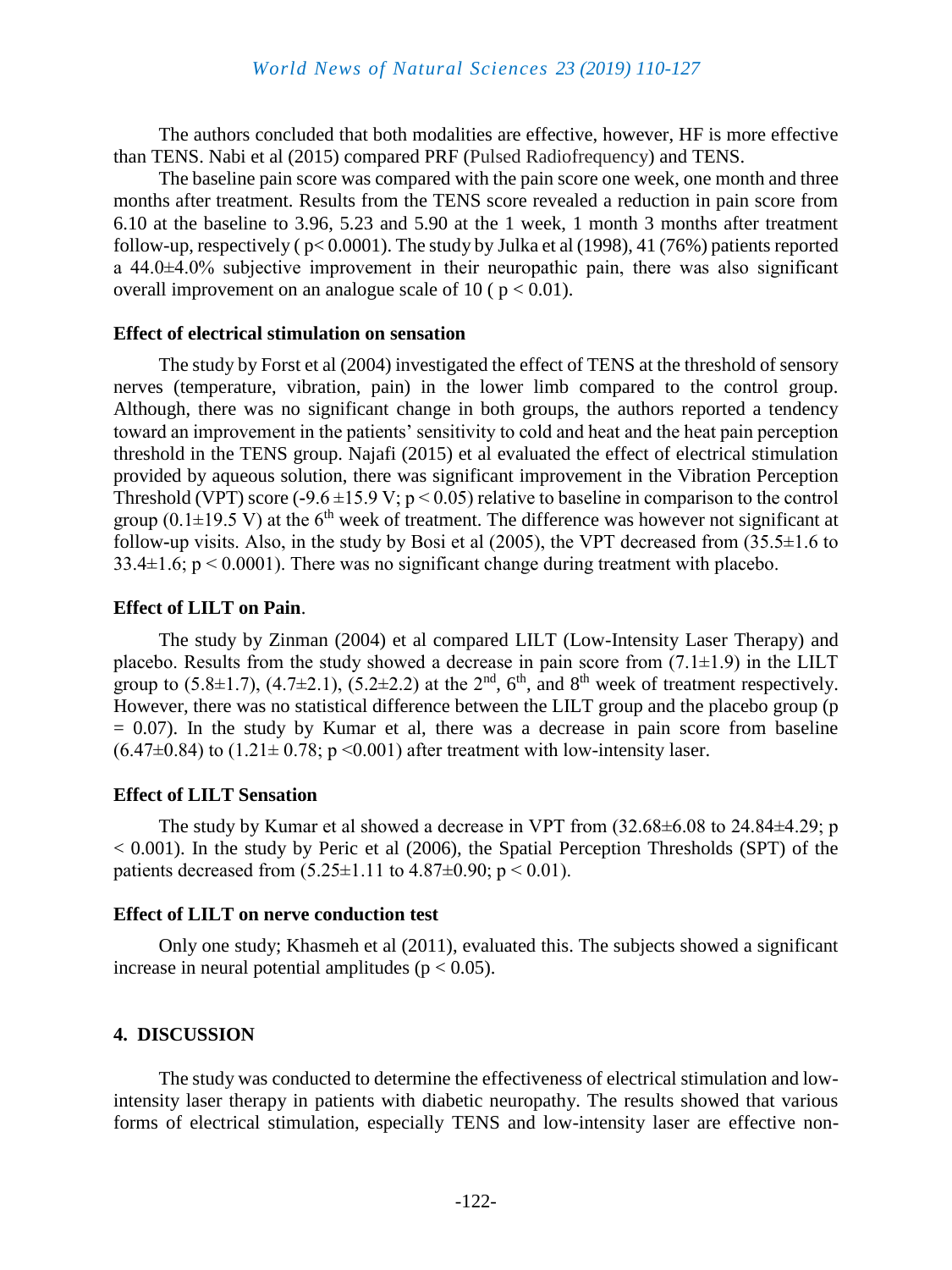pharmacological treatment to relieve the symptoms associated with diabetic neuropathy as most of the studies demonstrated a pain alleviation and improvement in sensation.

Transcutaneous electrical nerve stimulation is the delivery of electricity across the intact surface of the skin to activate underlying nerves with the aim of providing symptomatic relief from various forms of pain, such as chronic pain due to diabetic peripheral neuropathy (Johnson and Bjordal, 2011). Its effect may be explained by the production of endogenous opioids and gate control mechanisms as several studies have demonstrated that low-frequency TENS increases the release of endogenous opioids (Sluka, et al., 1999; Kalra, et al., 2001). The mechanism by which LILT relieves pain is unknown. However, in case of neuropathic pain, the analgesic effects may be due to the local release of neurotransmitters such as serotonin (Walker, 1983), increased release of endorphins (Yamamoto, et al., 1988), increased mitochondrial ATP production (Passarella, 1989) or anti-inflammatory effects (Ailioaie and Lupusoru-Ailioaie, 1999). There was difficulty in performing a meta-analysis of all the articles in this systematic review since different methods were used to assess pain and sensation and different types of electrical stimulation were used. However, the reduction in pain and improvement in sensation when comparing the baseline measurement to the value after treatment and the conclusion from most of the studies were used to determine the effectiveness of the interventions.

The reviewed articles demonstrated the effect of TENS, four studies compared TENS with placebo and three out of these concluded that TENS is effective in reducing the pain associated with diabetic neuropathy. Also, there was improvement in pain in the study by Julka et al (1997) that evaluated TENS but with no control group. More recent literature has shown that both low- and high-frequency TENS reduces pain through the activation of opioid receptors. Low-frequency TENS activates mu opioid receptors, and high-frequency TENS activated delta opioids receptors (Chandran and Sluka, 2003).

The study by Reinstein et al (2005) compared TENS and HF but a meta-analysis could not be performed as it is the only included study that compared this. The study showed both forms of electrical stimulation to be effective but the patients treated with HF experienced more relief. Also, the study by Nabi et al (2015) compared PRF and TENS and there was significant pain relief in the patients treated with TENS. Other forms of electrical stimulation utilized were FREMS, PENS and aqueous electrical stimulation. The study by Bosi *et al*. (2005) that compared FREMS with placebo, demonstrated a decrease in pain before and after treatment in both, day-time and night-time pain score. Pain reduction was also seen in the patients that were treated with PENS in the study by Hamza *et al*. (2000). This reduction did not occur in the placebo group.

There was improvement in sensation in the patients treated with FREMS in the study by Bosi *et al*. (2005) as there was a significant decrease in the vibration perception threshold. The study by Najafi *et al*. (2013), which evaluated the effect of aqueous electrical stimulation showed a similar outcome. Use of vibration perception threshold is a simple way of detecting large-fibre dysfunction, thus identifying individuals with diabetes at risk of ulceration (Boulton, *et al*., 2005; Tesfaye, *et al*., 2010). A previous study has shown VPT to be a sensitive measure of peripheral neuropathy. However, there was no improvement in sensory nerve threshold in the study by Forst *et al*. (2004), but the authors reported a tendency toward an improvement in the patients' sensitivity to cold and heat and the heat pain perception threshold in the TENS group.

Four studies evaluated the effective of LILT on symptoms associated with diabetic neuropathy and in three out of these, there was significant improvement. The study by Kumar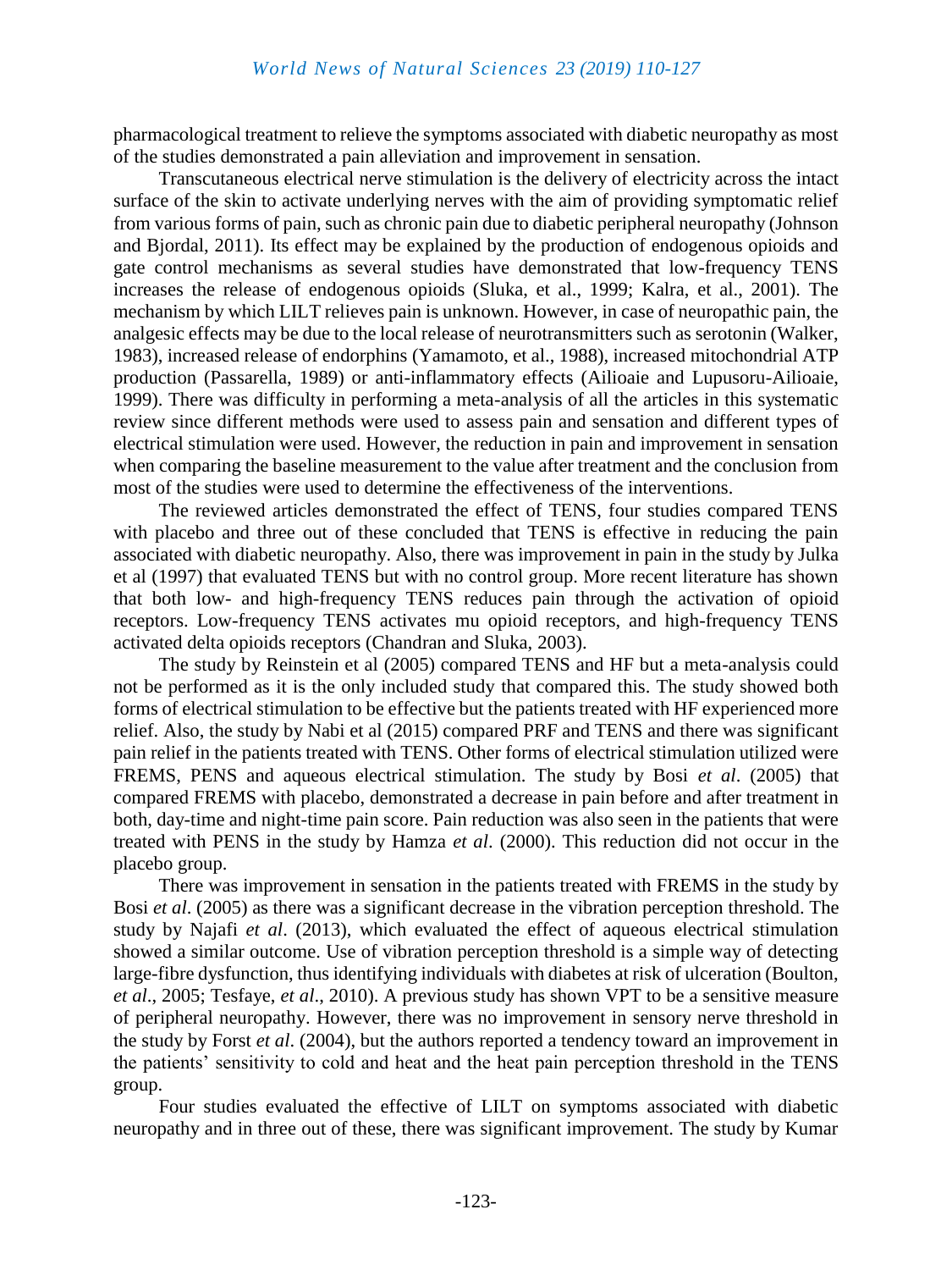*et al*. (2015) compared LILT and placebo, and there was a significant pain relief and decrease in VPT. The authors concluded that LILT is effective in patients with Type 2 Diabetes mellitus with peripheral neuropathy. Low-level laser therapy has been used to manage nerve injuries and other pathologies of the nerve because it holds the potential to induce a bio-stimulation effect on the nervous system (Leonard, *et al*., 2004; Zinman, *et al*., 2004). Low-intensity laser therapy was also demonstrated to improve nerve conduction velocity in the study by Khasmeh *et al*. (2011). Nerve conduction study (NCS) has been considered the gold standard for diagnosis of neuropathy, and is correlated with the disease severity (Schroder, *et al*., 2007). The study by Zinman *et al*. (2015) showed to significant improvement in pain relief in patients treated with low-intensity laser although the authors reported that an encouraging trend was observed. Considering the diverse methodological differences and different parameters used to evaluate patients' outcome to treatment with LILT, it was difficult to determine the effectiveness of LILT in patients with diabetic neuropathy.

#### **5. CONCLUSION**

Transcutaneous electrical nerve stimulation and other forms of electrical stimulation reviewed in this study may be effective and safe non-pharmacological treatment modalities in relieving the symptoms associated with diabetic neuropathy. The effectiveness of LILT cannot be determined due to the different parameters used to evaluate patients' outcome and limited number of studies.

#### **Recommendation**

Further randomized controlled trials with similar methodological parameters and studies with higher quality of evidences are needed to establish the true effectiveness of these modalities in diabetic neuropathy.

#### **References**

- [1] Abouaesha, F., van Schie, C., Griffths, G., Young, R., and Boulton, A. (2001). Plantar tissue thickness is related to peak plantar pressure in the high-risk diabetic foot. *Diabetes Care* 24, 1270–1274
- [2] Ailioaie, C., and Lupusoru-Ailioaie, L. (1999). Beneficial effects of laser therapy in the early stages of rheumatoid arthritis onset. *Laser Theraphy* 11, 79–87
- [3] Alvaro, M., Kumar, D., and Julka, I. (1999). Transcutaneous electrostimulation: emerging treatment for diabetic neuropathic pain. *Diabetes Technol Ther* 1, 77–80
- [4] Armstrong, D., Lavery, L., Fleischli, J., and Gilham, K. (1997). Is electrical stimulation effective in reducing neuropathic pain in patients with diabetes? *J Foot Ankle Surg* 36(4), 260–263
- [5] Balducci, S., Iacobellis, G.L.P., Di Biase, N., Calandriello, E., and Leonetti, F.E. (2006). Exercise training can modify the natural history of diabetic peripheral neuropathy. *Diabetes Complications* 20, 216-223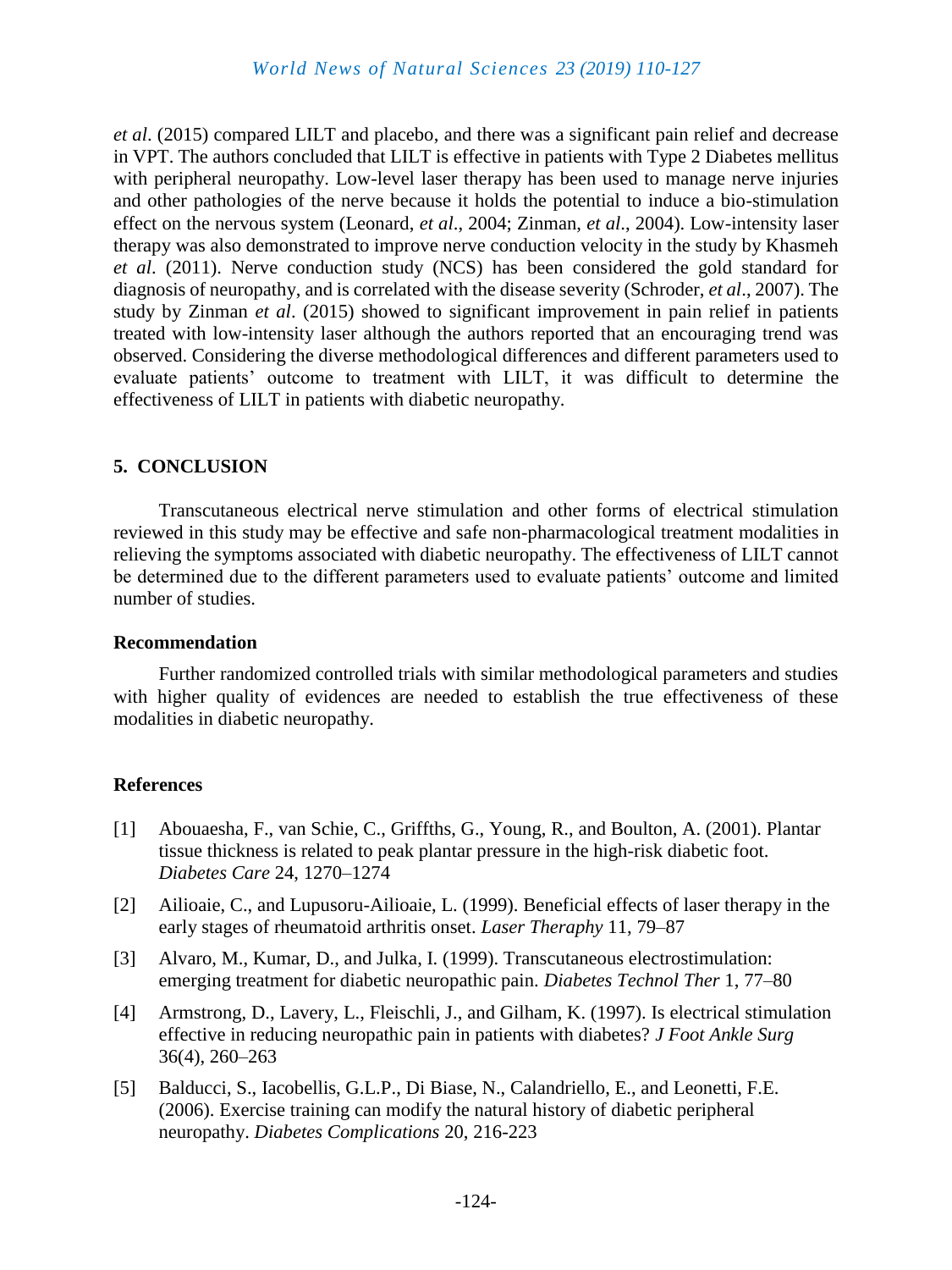- [6] Bhadada, S., Sahay, R.V.P.J., and Agrawal, J. (2001). Diabetic Neuropathy: Current Concepts. *Journal Indian Academy of Clinical Medicine* 2 (4), 306-318
- [7] Bosi, E., Conti, M., Vermigli, C., Cazzetta, G., and Peretti, E. (2005). Effectiveness of frequency-modulated electromagnetic neural stimulation in the treatment of painful diabetic neuropathy. *Diabetologia* 48, 817-823
- [8] Boulton, A., Hardisty, C., Betts, R., Franks, C., Worth, R., and Ward, J.E. (1983). Dynamic foot pressure and other studies as diagnostic and management aids in diabetic neuropathy. *Diabetes Care* 6, 26-33
- [9] Boulton, A., Malik, R., Arrezo, J., and Sosenko, J. (2004). Diabetic somatic neuropathies. *Diabetes Care* 27, 1458–1486
- [10] Brink, T. (1995). Induration of the diabetic foot pad: another risk factor for recurrent neuropathic plantar ulcers. *Biomed Technik* 40, 205–209
- [11] Carrington, A., Abbott, C., Griffiths, J., Jackson, N., Johnson, S., and Kulkarni, J.E. (2001). . Peripheral vascular and nerve function associated with lower limb amputation in people with and without diabetes. *Clin Sci* (Lond), 101, 261–266
- [12] Cheer, K., Shearman, C., and Jude, E. (2009). Managing complications of the diabetic foot. *BMJ* 339, 1304–1307
- [13] Fisher, M., Langbein, W., Collins, E., Williams, K., and Corzine, L. (2007). Physiological improvements with moderate exercise in type II diabetic neuropathy. *Electromyogr Clin Neurophysiol* 47, 23–28
- [14] Forst, T., Nguyen, M., Forst, S., Disselhoff, B., Pohlmann, T., and Pfützner, A. (2004). Impact of low frequency transcutaneous electrical nerve stimulation on symptomatic diabetic neuropathy using the new Salutaris device. *Diabetes Nutr Metab* 17, 163–168
- [15] Galer, B., Gianas, A., and Jensen, M. (2000). Painful diabetic neuropathy: epidemiology, pain description, and quality of life. *Diabetes Res Clin Prac* 47, 123-128.
- [16] Gilcreast, D., Stotts, N., Froelicher, E., Baker, L., and Moss, K. (1998). Effect of electrical stimulation on foot skin perfusion in persons with or at risk for diabetic foot ulcers. *Wound Repair Regen* 6, 434-441
- [17] Harris, M., Eastman, R., and Cowie, C. (1993). Symptoms of neuropathy in adults with NIDDM in the U.S. population. *Diabetes Care* 16, 1446–1452
- [18] Humpert, P.M., Morcos, M., Oikonomou, D., Schaefer, K., Hamann, A., Bierhaus, A., *et al*. (2009). External electric muscle stimulation improves burning sensations and sleeping disturbances in patients with type 2 diabetes and symptomatic neuropathy. *Pain Med* 10, 413–41.
- [19] International Diabetes Federation. (2013). IDF Diabetes Atlas (6th ed.). Brussels, Belgium: International Diabetes Federation.
- [20] International Diabetes Federation. (2015). IDF Diabetic Atlas: Update 2015. International Diabetes Federation, 13.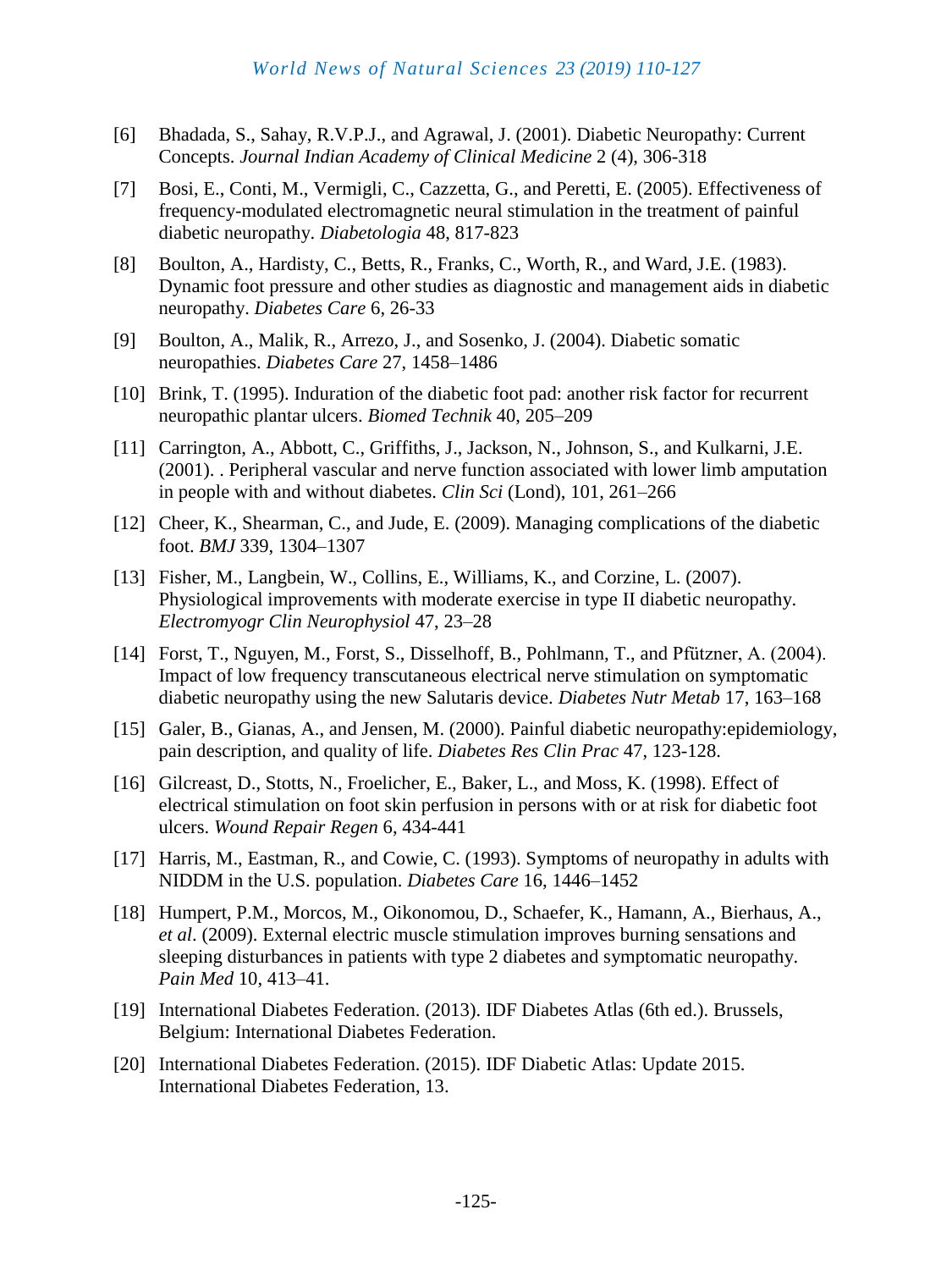- [21] Jacobs, M., Jorning, P., Joshi, S., Kitslaar, P., Slaaf, D., and Reneman, R. (1988). Epidural spinal cord electrical stimulation improves microvascular blood flow in severe limb ischemia. *Ann Surg* 207, 179–183
- [22] Julka, I., Alvaro, M., and Kumar, D. (1998). Beneficial effects of electrical stimulation on neuropathic symptoms in diabetes patients. *J Foot Ankle Surg* 37, 191–194
- [23] Jung, S. and Pfeifer, M. (1986). Persons with diabetes and neuropathic symptoms have poor psychosocial adjustments. *Diabetes* 35, Suppl: 123
- [24] Kaada, B. (1982). Vasodilation induced by transcutaneous nerve stimulation in peripheral ischemia: Raynaud's phenomenon and diabetic polyneuropathy. *Eur Heart J* 3, 303–314
- [25] Kirigia, J., Sambo, H., Sambo, L., and Barry, S. (2009). Economic burden of diabetes mellitus in the WHO African region. *BMC International Health on Human Rights* 9, 6
- [26] Klassen, A., Di Iorio, B., Guastaferro, P., Bahner, U., Heidland, A., and De Santo, N.J. (2008). High-tone external muscle stimulation in end-stage renal disease: effects on symptomatic diabetic and uremic peripheral neuropathy. *J Ren Nutr* 18, 46–51
- [27] Kumar, D. and Marshall, H. (1997). Diabetic peripheral neuropathy: amelioration of pain with transcutaneous electrostimulation. *Diabetes Care* 20, 1702–1705
- [28] Kumar, D., Alvaro, M., Julka, I., and Marshall, H. (1998). Diabetic peripheral neuropathy. Effectiveness of electrotherapy and amitriptyline for symptomatic relief. *Diabetes Care* 21, 1322–1325
- [29] Malik, R., Newrick, P., Sharma, A., Jennings, A., Ah-See, A., Mayhew, T., *et al*. (1989). Microangiopathy in human diabetic neuropathy: relationship between capillary abnormalities and the severity of neuropathy. *Diabetologia* 32, 92–102
- [30] Martin, T., Stein, R., Hoeppner, P., and Reid, D. (1992). Influence of electrical stimulation on the morphological and metabolic properties ofparalyzed muscle. *J Appl Physiol* 72, 1401–1406
- [31] Matjacić, Z. and Zupan, A. (2006). Effects of dynamic balance training during standing and stepping in patients with hereditary sensory motor neuropathy. *Disabil Rehabil* 28, 1455–1459
- [32] Mima, T., Oga, T., Rothwell, J., Satow, T., Yamamoto, J., and Toma, K.E. (2004). Short-term high frequency transcutaneous electrical nerve stimulation decreases human motor cortex excitability. *Neurosci Lett* 355, 85–88
- [33] Musaev, A., Guseinova, S., and Imamverdieva, S. (2003). The use of pulsed electromagnetic fields with complex modulation in the treatment of patients with diabetic polyneuropathy. *Neurosci Behav Physiol* 33, 745–752
- [34] Oyibo, S., Breislin, K., and Boulton, A. (2004). Electrical stimulation therapy through stocking electrodes for painful diabetic neuropathy: a double blind, controlled crossover study. *Diabet Med* 21, 940–944
- [35] Passarella, S. (1989). He-Ne laser irradiation of isolated mitochondria. *J Photochem Photobiol B* 3, 642–643